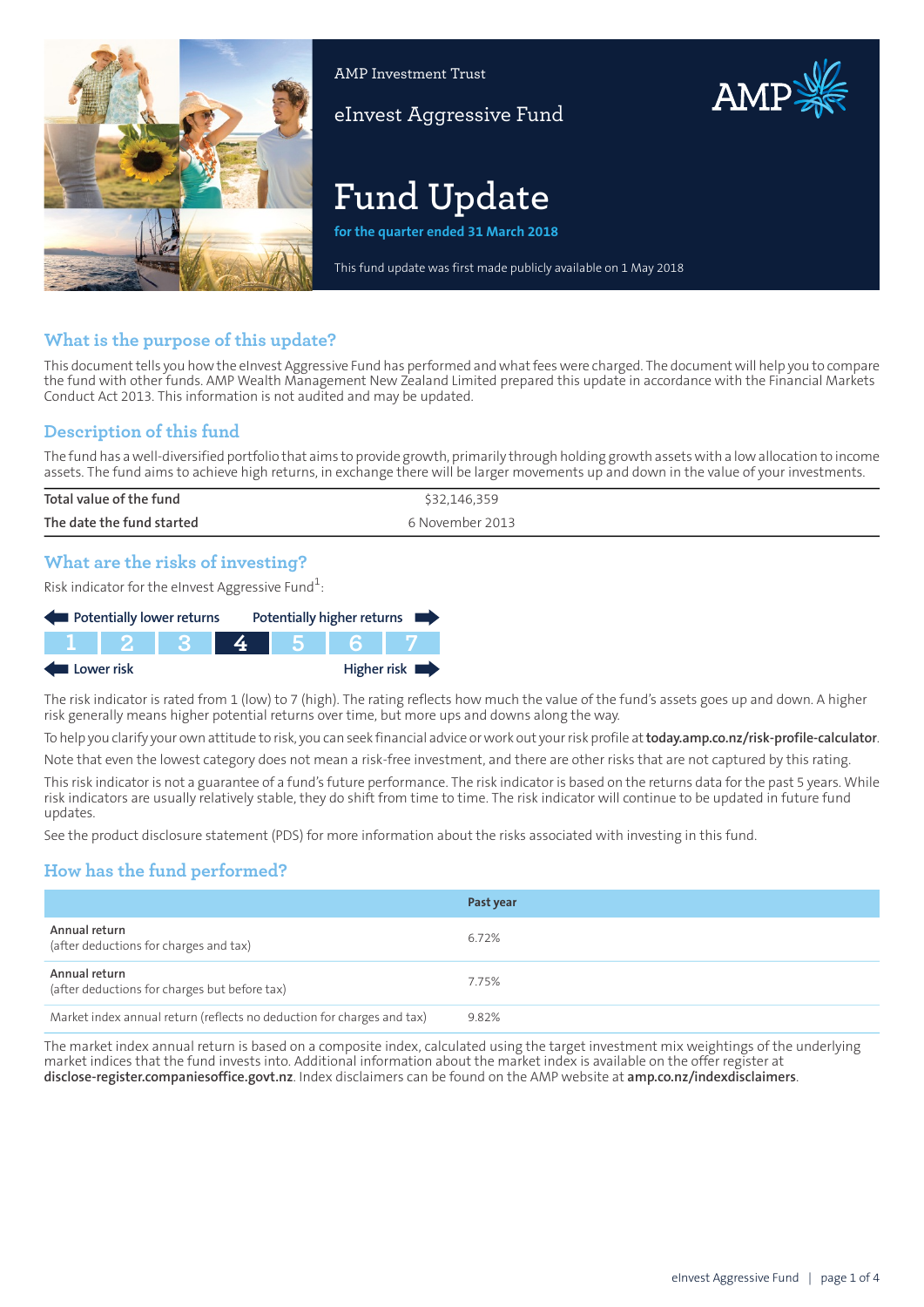#### **Annual return graph**



This shows the return afterfund charges and tax for each year ending 31 March since the fund started. The last bar shows the average annual return since the fund started, up to 31 March 2018.

**Important:** This does not tell you how the fund will perform in the future.

Returns in this update are after tax at the highest prescribed investor rate (PIR) of tax for an individual New Zealand resident. Your tax may be lower.

#### **What fees are investors charged?**

Investors in the eInvest Aggressive Fund are charged fund charges. In the year to 31 March 2017 these were:

|                                             | % of net asset value                                                     |
|---------------------------------------------|--------------------------------------------------------------------------|
| Total fund charges                          | 1.61%                                                                    |
| Which are made up of -                      |                                                                          |
| Total management and administration charges | 1.61%                                                                    |
| Including -                                 |                                                                          |
| Manager's basic fee                         | 1.12%                                                                    |
| Other management and administration charges | 0.49%                                                                    |
| Total performance-based fees                | $0.00\%$                                                                 |
| <b>Other charges</b>                        | Dollar amount per investor or description<br>of how charge is calculated |
| NII                                         |                                                                          |

Investors may also be charged individual action fees for specific actions or decisions (for example, for withdrawing from or switching funds). See the 'fees and other charges' document on the entry relating to the offer of interests in the AMP Investment Trust maintained on the offer register (**[disclose-register.companiesoffice.govt.nz](https://disclose-register.companiesoffice.govt.nz/)**) for more information about those fees.

Small differences in fees and charges can have a big impact on your investment over the long term.

#### **Example of how this applies to an investor**

Craig had \$10,000 in the fund at the start of the year and did not make any further contributions. At the end of the year, Craig received a return after fund charges were deducted of \$672.00 (that is 6.72% of his initial \$10,000). Craig also paid \$0.00 in other charges. This gives Craig a total return after tax of \$672.00 for the year.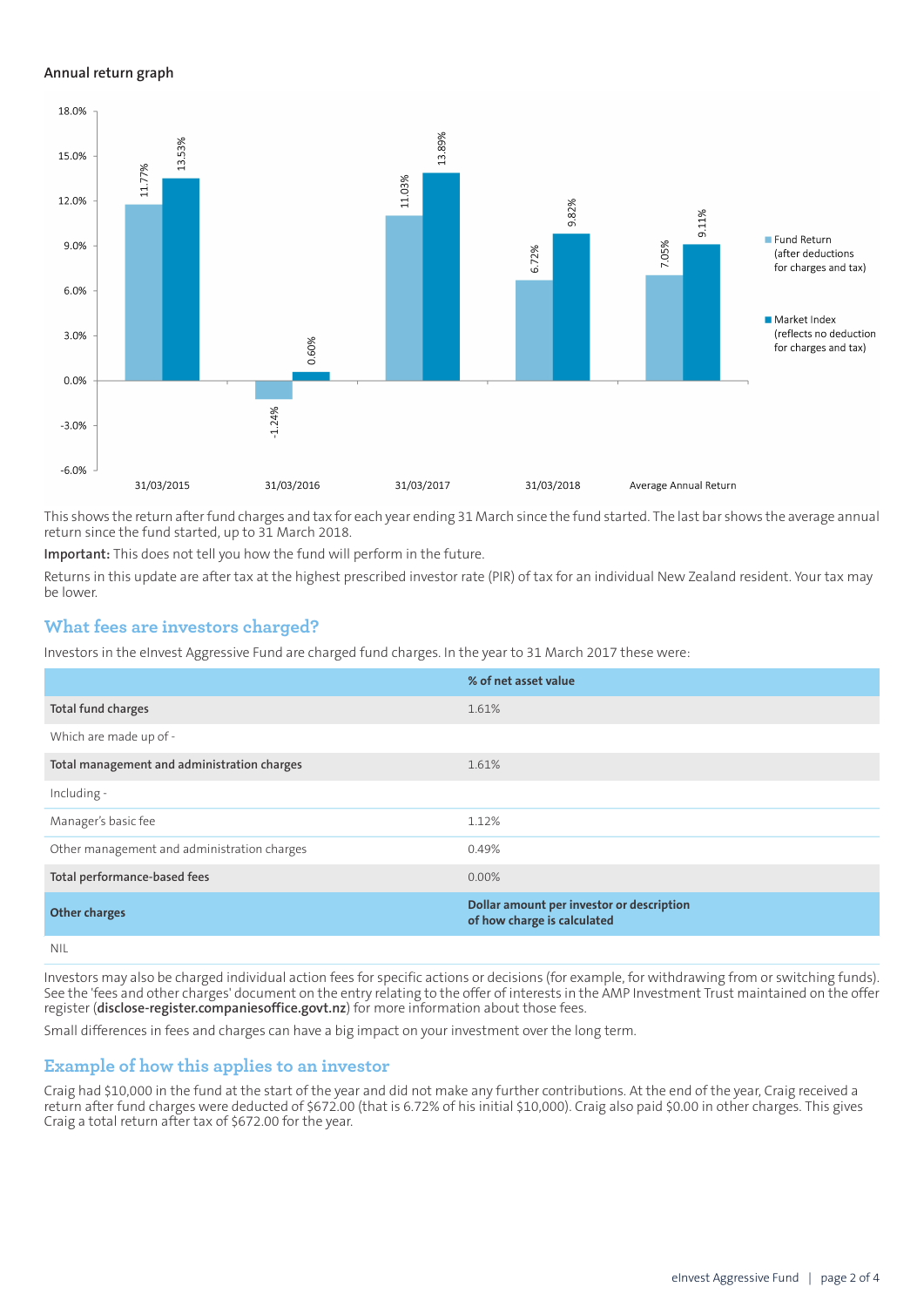# **What does the fund invest in?**

# **Actual investment mix<sup>2</sup>**

This shows the types of assets that the fund invests in.



#### **Target investment mix**

This shows the mix of assets that the fund generally intends to invest in.

| <b>Asset Type</b>            | <b>Allocation</b> |
|------------------------------|-------------------|
| Cash and cash equivalents    | 5.00%             |
| New Zealand fixed interest   | 3.00%             |
| International fixed interest | 5.00%             |
| Australasian equities        | 24.50%            |
| International equities       | 50.00%            |
| Listed property              | 7.00%             |
| Unlisted property            | 0.00%             |
| Commodities                  | 0.00%             |
| Other*                       | 5.50%             |
|                              |                   |

\*Other consists of alternative assets (5.50%)

# **Top 10 investments<sup>2</sup>**

| <b>Name</b>                                             |       | <b>Asset Type</b>         | Country                             | <b>Credit rating</b><br>(if applicable) |
|---------------------------------------------------------|-------|---------------------------|-------------------------------------|-----------------------------------------|
| Orbis Global Equity LE Fund                             | 4.43% | International equities    | Australia                           | N/A                                     |
| Call Account (Westpac Banking Corporation Advance Acct) | 2.67% | Cash and cash equivalents | New Zealand                         | $A-1+$                                  |
| a2 Milk Co Ltd                                          | 1.72% | Australasian equities     | New Zealand                         | N/A                                     |
| Fisher & Paykel Healthcare Corp                         | 1.23% | Australasian equities     | New Zealand                         | N/A                                     |
| Call Account (ANZ 32 Day Constant Maturity Date)        | 1.23% | Cash and cash equivalents | New Zealand                         | $A-1+$                                  |
| Call Account (Rabobank Advance Account NZD)             | 1.10% | Cash and cash equivalents | New Zealand                         | $A-1$                                   |
| Auckland International Airport                          | 1.06% | Australasian equities     | New Zealand                         | N/A                                     |
| Spark New Zealand Ltd                                   | 1.05% | Australasian equities     | New Zealand                         | N/A                                     |
| Kiwi Property Group Ltd                                 | 0.96% | Australasian equities     | New Zealand                         | N/A                                     |
| Contact Energy Ltd                                      | 0.84% | Australasian equities     | New Zealand                         | N/A                                     |
|                                                         |       |                           | Percentage<br>of fund<br>net assets |                                         |

The top 10 investments make up 16.29% of the fund.